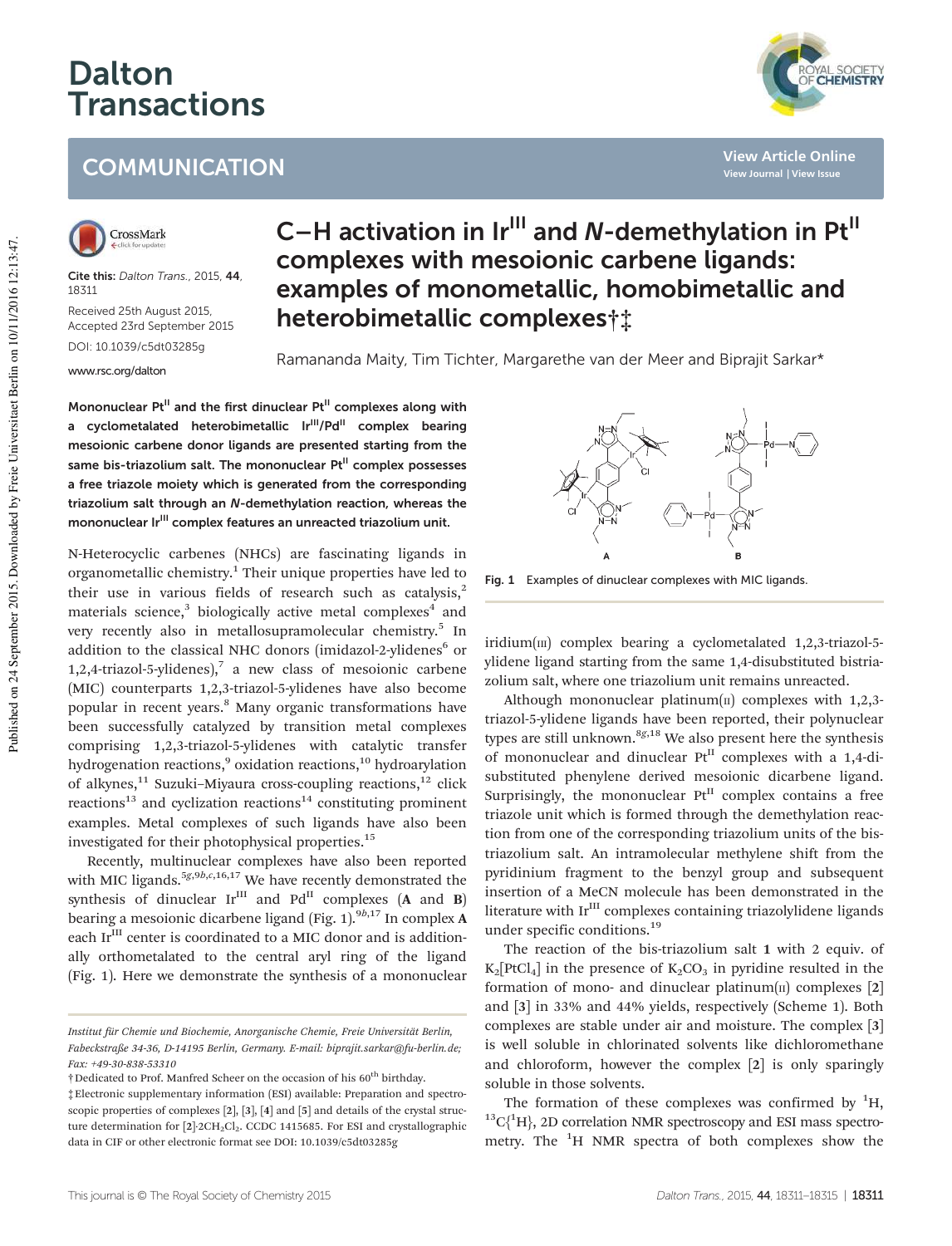Scheme 1 Synthesis of mono- and dinuclear Pt<sup>II</sup> complexes.

absence of the triazolium C5–H signal which was observed at  $\delta$  = 9.25 ppm $^{9b}$  for the original bis-triazolium salt. A resonance observed at  $\delta$  = 8.03 ppm in the <sup>1</sup>H NMR spectrum of complex [2] is attributed to the aryl C–H protons of the central phenyl ring of the ligand. However, a multiplet in the range of  $\delta$  = 8.00–8.04 ppm was observed for the aryl protons in complex [3].

The resonances for the C–H protons of pyridine rings appeared as multiplets at  $\delta$  = 8.84-8.89, 7.48-7.52 and 7.09–7.20 ppm for complex [2] and at  $\delta$  = 8.97–8.99, 7.67 and 7.25–7.28 ppm for complex [3]. The coordination of the pyridine to the  $Pt<sup>II</sup>$  center was also supported by the downfield shift resonance of the pyridine  $\alpha$ -hydrogen atoms ([2]:  $\delta$  = 8.84–8.89 ppm; [3]:  $\delta$  = 8.97–8.99 ppm) compared to their corresponding resonance in free pyridine  $(\delta = 8.62)$ .<sup>20</sup> The resonance for the free triazole C–H proton appeared as a singlet at  $\delta$  = 7.88 ppm in the <sup>1</sup>H NMR spectrum of complex [3]. Two quartets were observed for the two different types of  $N-CH<sub>2</sub>$ protons at  $\delta$  = 4.52 and 4.96 ppm for complex [3], whereas only one expected quartet appeared at  $\delta$  = 4.85 ppm for four chemically equivalent N–CH<sub>2</sub> protons in complex [2]. The <sup>1</sup>H NMR spectrum of complex [3] also shows the absence of one of the N–CH<sup>3</sup> groups, and therefore only a singlet resonance appeared at  $\delta$  = 4.01 ppm with the expected integration ratio (Fig. 2).

The  ${}^{13}C_1{}^{1}H$  NMR spectrum of both complexes [2] and [3] showed the characteristic resonance for the carbene carbon atoms at  $\delta$  = 124.9 and 123.8 ppm, respectively. These resonances are slightly upfield shifted from the C5 resonance of the precursor bis-triazolium salt 1 ( $\delta$  = 129.6 ppm).<sup>9b</sup> The



Fig. 2  $1$ H NMR spectrum of complex [3] in CDCl<sub>3</sub>

resonance for the triazole carbon atom  $(C_{trz}-Ar)$  connected to the aryl ring appeared downfield shifted ([2]:  $\delta$  = 143.8 ppm; [3]:  $δ = 147.2$  and 144.1 ppm). The resonance for pyridine α-carbon atoms appeared at  $\delta$  = 151.9 ppm for [2] and at  $\delta$  = 153.9 ppm for [3], these resonances are downfield shifted compared to their equivalent resonance in a free pyridine atom ( $\delta$  = 149.9 ppm).<sup>19</sup> A signal at  $\delta$  = 119.6 ppm is attributed to the triazole C–H carbon atom (Fig. 3). The 2D correlation NMR spectrum of complex [3] shows a correlation between the triazolylidene N–CH<sub>2</sub> ( $\delta$  = 4.96 ppm) protons and the carbene carbon atom ( $\delta$  = 123.8 ppm), whereas the other N–CH<sub>2</sub> protons ( $\delta$  = 4.52 ppm) from the free triazole moiety show a correlation with the triazole C–H carbon atom ( $\delta$  = 119.6 ppm) in the downfield region (Fig. 3).

The formation of both the complexes was further supported by ESI mass (positive ions) spectrometry, which shows the peaks at  $m/z = 1374.7840$  (calcd for  $[[2] + Na]$ <sup>+</sup> 1374.7958), 1216.7014 (calcd for [[2] − 2Py + Na]<sup>+</sup> 1216.7112), 832.9613 (calcd for  $[[3] + Na]$ <sup>+</sup> 832.9651) and 753.9229 (calcd for  $[[3] Py + Na$ <sup>+</sup> 753.9192). These data thus conclusively prove the formation of the diplatinum complex [2] and more intriguingly of the monoplatinum complex [3] which results from an N-demethylation reaction of the parent bis-triazolium salt. Although we cannot conclusively show the exact mechanistic pathway for the demethylation reaction, the methyl group is certainly taken up by the pyridine molecules as the NMR spectrum of the crude reaction mixture shows the peaks for the 1-methylpyridinium iodide salt (ESI; Fig. S20‡). The formation of the 1-methylpyridinium iodide salt was further supported by the ESI mass (positive ions) spectrum (ESI; Fig. S21‡), which shows a peak at  $m/z = 94.06512$  (calcd for  $[C_6H_8N]^+$ 94.06513). The reaction of the dinuclear  $Pt<sup>H</sup>$  complex [2] with excess KI in the presence of pyridine and  $K_2CO_3$  did not lead to the formation of the mononuclear  $Pt<sup>II</sup>$  complex [3]. However, a partial demethylation reaction was also observed when the bis-triazolium salt was treated with pyridine in the absence of  $Pt<sup>II</sup>$  under the mentioned reaction conditions in Scheme 1.



Fig. 3 HMBC NMR spectrum of complex [3] in CDCl<sub>3</sub>.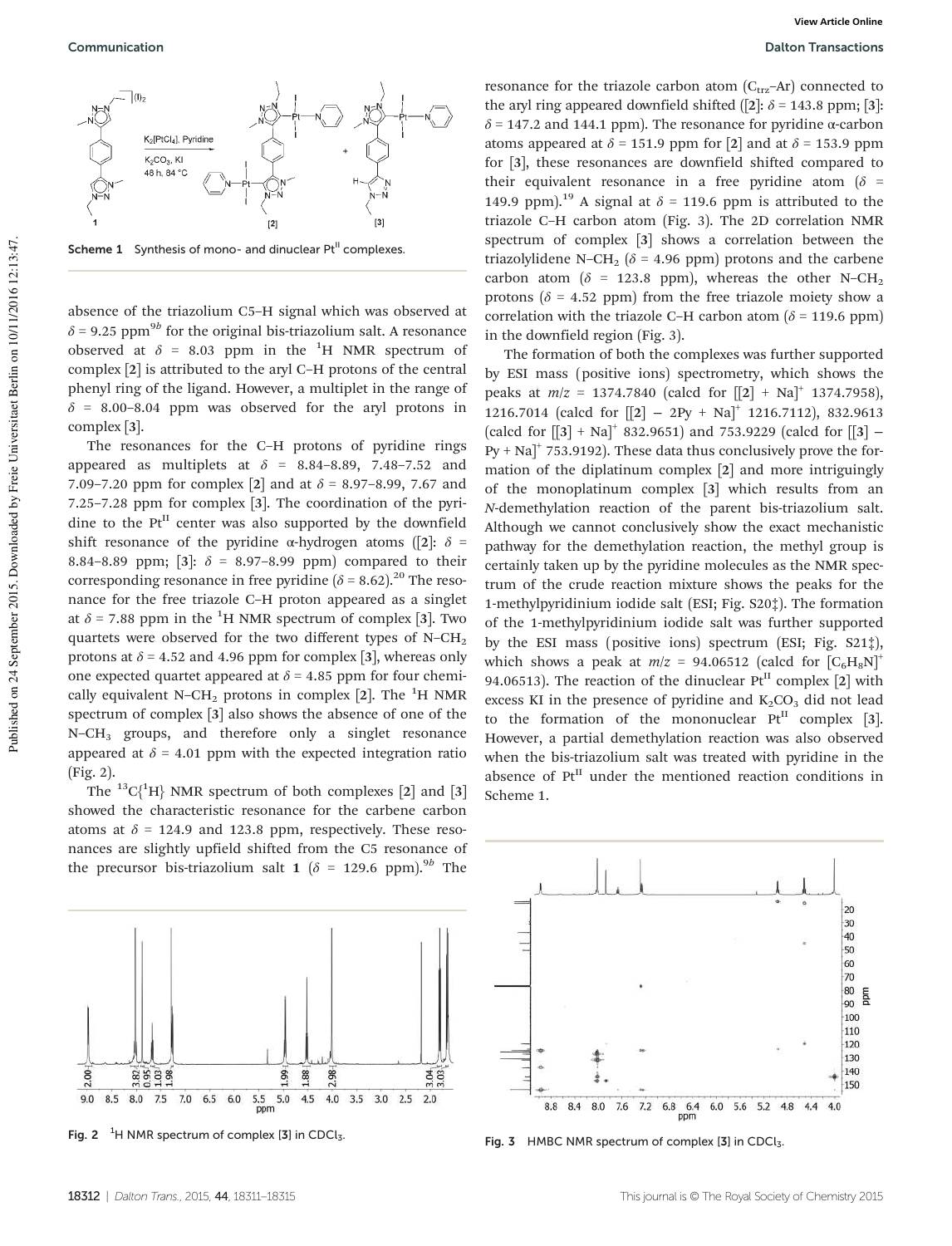Single crystals suitable for an X-ray diffraction study were obtained by slow evaporation of the solvents from a saturated dichloromethane : chloroform solution of [2] at ambient temperature. The molecular structure analysis with these crystals confirmed the formation of dinuclear platinum( $\pi$ ) complex [2], where each platinum atom is coordinated by an MIC donor and one pyridine donor in a trans-fashion, whereas the remaining coordination sites of the platinum atom are occupied by iodido donors (Fig. 4). The coordination geometry around the Pt atom is distorted square planar. The distance between Pt and  $C_{\text{MIC}}$  atoms measures to be 1.971(5) Å, which falls in the range previously described for platinum MIC complexes.<sup>18</sup> The Pt–N<sub>Py</sub> distance  $(2.094(4)$  Å) is slightly longer compared to the Pt– $C_{\text{MIC}}$  bond distance.

The MIC donor planes are rotated out of the central aryl ring plane to coordinate to platinum centers. The torsion angle between the MIC plane and the central aryl ring plane measures to be −37.13°. Two [PtI2(Py)] moieties are oriented in an opposite direction relative to the central aryl ring plane and thus feature an anti-orientation of the complex.

The reaction of the bistriazolium salt 1 with one or two equiv. of  $[\text{Ir}(Cl)_2\text{Cp*}]_2$  in the presence of  $K_2CO_3$  and NaOAc in acetonitrile at 84 °C resulted in the formation of the mononuclear cyclometalated complex [4], featuring one unreacted triazolium unit (Scheme 2). The complex [4] has a very good solubility in chlorinated solvents (dichloromethane and chloroform) and is stable towards air and moisture.

The formation of the complex was easily monitored by  ${}^{1}H$ NMR spectroscopy, which shows the resonance at  $\delta$  = 9.69 ppm for the unreacted triazolium C–H proton. The  ${}^{1}$ H NMR spectrum also shows three different resonances at  $\delta$  = 7.24, 7.51 and 7.79 ppm for chemically non-equivalent aryl C–H protons. In addition two set of signals were also observed for methyl and methylene protons in complex [4]. The resonance for the characteristic carbene carbon atom appeared at  $\delta$  = 152.9 ppm along with two additional downfield resonances at  $\delta$  = 159.0 and 154.4 ppm attributed to the cyclometalated aryl carbon and triazolylidene carbon atom connected to the



Fig. 4 ORTEP plot of [2] in [2] 2CH<sub>2</sub>Cl<sub>2</sub>. Ellipsoids are drawn at 50% probability. Hydrogen atoms and solvent molecules have been omitted for clarity.



Scheme 2 Synthesis of the heterobimetallic Ir<sup>III</sup>/Pd<sup>II</sup> complex [5].

aryl ring, respectively. These resonances are in the range reported for iridium $(m)$  complexes with cyclometalated 1,2,3triazol-5-ylidene ligands.<sup>9b,16,21</sup> The signal for the aryl C–H carbon atom near to the cyclometalated carbon atom appeared more downfield shifted ( $\delta$  = 139.0 ppm) compared to the resonances for the other two aryl C–H carbon atoms ( $\delta$  = 123.3 and 120.6 ppm). The formation of the complex [4] was further confirmed by the ESI-HRMS (positive ions) spectrum, which shows a peak at  $m/z = 751.1591$  (calcd for  $[[4] - I]^+$  751.1598) as the strongest signal. It is thus possible to selectively generate a cyclometalated Ir<sup>III</sup> complex with an additional MIC donor starting from a completely symmetrical bis-triazolium salt. Such bis-triazolium salts are otherwise usually prone to the formation of dinuclear complexes.<sup>9b</sup>

The free triazolium unit in complex [4], however, can also be metalated under suitable reaction conditions. Treatment of [4] with PdCl<sub>2</sub> delivers the heterobimetallic complex [5] (Scheme 2) which was characterized by <sup>1</sup>H and <sup>13</sup>C{<sup>1</sup>H} NMR spectroscopy. The  ${}^{1}$ H NMR spectrum of complex [5] features no resonance for the triazolium C5–H proton anymore. The  $^{13}C_1^1H$  NMR spectrum of complex [5] revealed the characteristic resonances for the carbene carbon atoms at  $\delta$  = 152.3 ppm for the Ir-C<sub>MIC</sub> carbon atom and at  $\delta$  = 130.9 ppm for the Pd-C<sub>MIC</sub> carbon atom. These resonances compare well to the equivalent resonances reported for the  $M-C<sub>MIC</sub>$  atoms in iridium( $\text{III})$  and palladium( $\text{II})$  complexes.<sup>9b,16</sup> Formation of complex [5] was further supported by ESI mass spectrometry. The ESI mass spectrum (positive ions) showed a strong peak at  $m/z = 982.9516$  (calcd for [[5] – Py – I]<sup>+</sup> 982.9600).

In conclusion, we have presented the synthesis of monoand dinuclear  $Pt^{II}$  complexes ([2] and [3]) along with a cyclometalated Ir<sup>III</sup> complex [4] starting from the same bis-triazolium salt. The complex [2] is the first example of a dinuclear  $Pt<sup>II</sup>$ complex with a mesoionic dicarbene ligand. In addition, the mononuclear complex [2] possesses a free triazole moiety,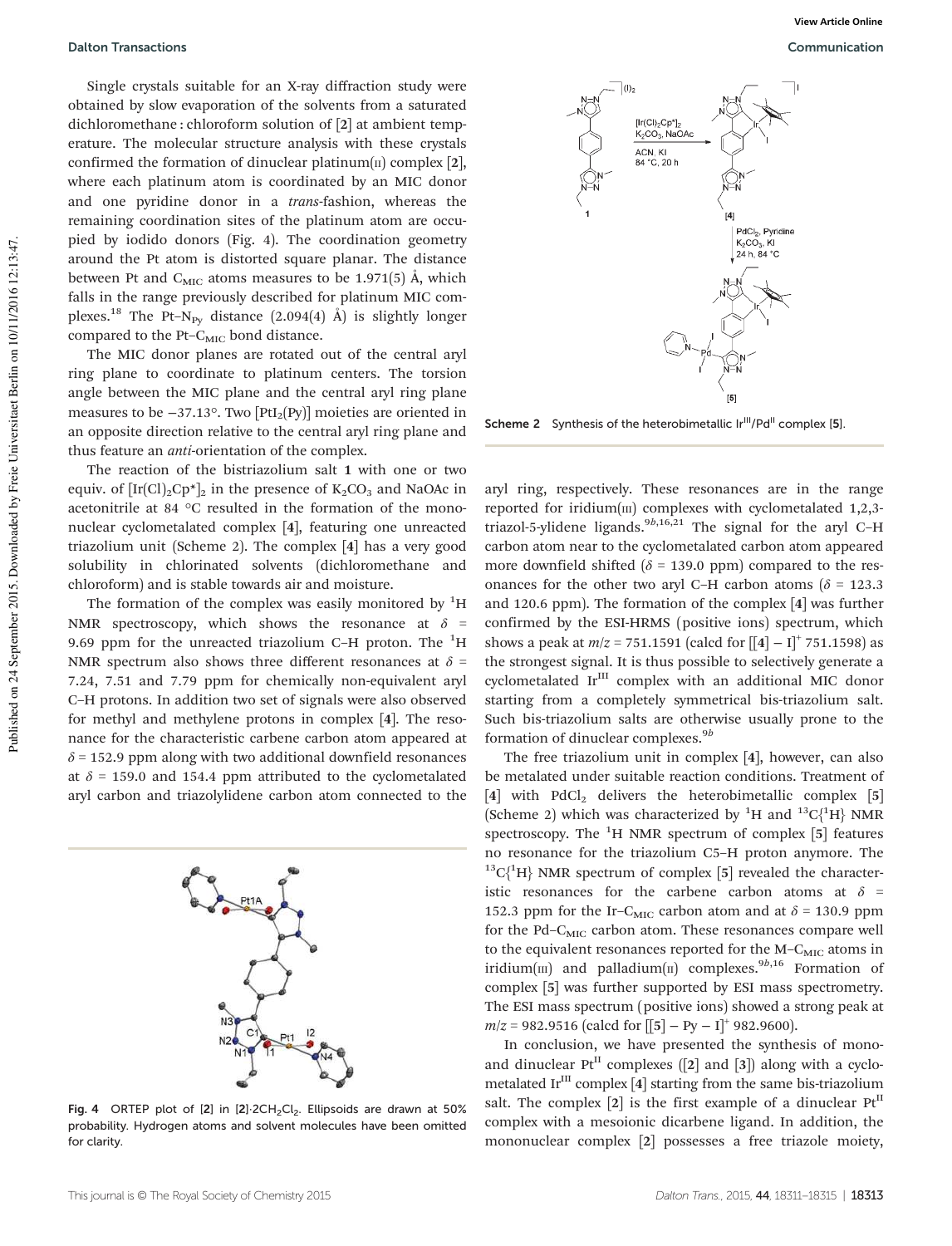which is generated from the parent triazolium unit through an N-demethylation reaction. Only one triazolium unit of the bistriazolium salt could be metalated to  $Ir<sup>III</sup>$  upon C5 deprotonation, while the other triazolium unit remained unreacted under the mentioned reaction conditions for the synthesis of complex [4]. However, the unreacted triazolium moiety could be metalated with a Pd<sup>II</sup> unit to yield a heterobimetallic  $Ir<sup>III</sup>/$  $Pd<sup>H</sup>$  complex [5]. Further research work in our laboratory will be directed towards the synthesis of a large number of heterobimetallic complexes suitable for tandem catalytic applications.

The authors thank the Fonds der Chemischen Industrie (FCI) and the Freie Universität Berlin for financial support.

## Notes and references

- 1 For selected reviews see: (a) P. de Frémont, N. Marion and S. P. Nolan, Coord. Chem. Rev., 2009, 253, 862; (b) M. Melaimi, M. Soleilhavoup and G. Bertrand, Angew. Chem., Int. Ed., 2010, 49, 8810; (c) F. E. Hahn and M. C. Jahnke, Angew. Chem., Int. Ed., 2008, 47, 3122; (d) E. A. B. Kantchev, C. J. O'Brien and M. G. Organ, Angew. Chem., Int. Ed., 2007, 46, 2768; (e) C. C. Loh and D. Enders, Chem. – Eur. J., 2012, 18, 10212; (f) J. D. Egbert, C. S. J. Cazin and S. P. Nolan, Catal. Sci. Technol., 2013, 3, 912.
- 2 (a) W. A. Herrmann, Angew. Chem., Int. Ed., 2002, 41, 1290; (b) S. Díez-González, N. Marion and S. P. Nolan, Chem. Rev., 2009, 109, 3612.
- 3 (a) A. G. Tennyson, J. W. Kamplain and C. W. Bielawski, Chem. Commun., 2009, 2124; (b) L. Mercs, A. Neels, H. Stoeckli-Evans and M. Albrecht, Dalton Trans., 2009, 7168; (c) R. Lalrempuia, N. D. McDaniel, H. Müller-Bunz, S. Bernhard and M. Albrecht, Angew. Chem., Int. Ed., 2010, 49, 9765.
- 4 (a) J. L. Hickey, R. A. Ruhayel, P. J. Barnard, M. V. Baker, S. J. Berners-Price and A. Filipovska, J. Am. Chem. Soc., 2008, 130, 12570; (b) K. M. Hindi, M. J. Panzner, C. A. Tessier, C. L. Cannon and W. J. Youngs, Chem. Rev., 2009, 109, 3859; (c) H. Sivaram, J. Tan and H. V. Huynh, Organometallics, 2012, 31, 5875; (d) H. Sivaram, J. Tan and H. V. Huynh, Dalton Trans., 2013, 42, 12421.
- 5 (a) A. Rit, T. Pape, A. Hepp and F. E. Hahn, Organometallics, 2011, 30, 334; (b) F. M. Conrady, R. Fröhlich, C. Schulte to Brinke, T. Pape and F. E. Hahn, *J. Am. Chem. Soc.*, 2011, 133, 11496; (c) M. Schmidtendorf, T. Pape and F. E. Hahn, Angew. Chem., Int. Ed., 2012, 51, 2195; (d) C. Schulte to Brinke, T. Pape and F. E. Hahn, Dalton Trans., 2013, 42, 7330; (e) N. Sinha, F. Roelfes, A. Hepp, C. Mejuto, E. Peris and F. E. Hahn, Organometallics, 2014, 33, 6898; (f) R. Maity, A. Rit, C. Schulte to Brinke, C. G. Daniliuc and F. E. Hahn, Chem. Commun., 2013, 49, 1011; (g) C. Mejuto, G. Guisado-Barrios, D. Gusevb and E. Peris, Chem. Commun., 2015, 51, 13914.
- 6 M. C. Jahnke and F. E. Hahn, Top. Organomet. Chem., 2010, 30, 95.
- 7 (a) A. Zanardi, R. Corberán, J. A. Mata and E. Peris, Organometallics, 2008, 27, 3570; (b) H. Braband, O. Blatt and U. Abram, Z. Anorg. Allg. Chem., 2006, 632, 2251; (c) D. Enders and T. Balensiefer, Acc. Chem. Res., 2004, 37, 534; (d) D. Enders, O. Niemeier and A. Henseler, Chem. Rev., 2007, 107, 5606; (e) M. He and J. W. Bode, J. Am. Chem. Soc., 2008, 130, 418.
- 8 (a) P. Mathew, A. Neels and M. Albrecht, J. Am. Chem. Soc., 2008, 130, 13534; (b) K. F. Donnelly, A. Petronilho and M. Albrecht, Chem. Commun., 2013, 49, 1145; (c) R. H. Crabtree, Coord. Chem. Rev., 2013, 257, 755; (d) J. M. Aizpurua, R. M. Fratila, Z. Monasterio, N. Perez-Esnaola, E. Andreieff, A. Irastorza and M. Sagartzazu-Aizpurua, New J. Chem., 2014, 38, 474; (e) D. Schweinfurth, N. Deibel, F. Weisser and B. Sarkar, Nachr. Chem., 2011, 59, 937; (f) G. Guisado-Barrios, J. Bouffard, B. Donnadieu and G. Bertrand, Angew. Chem., Int. Ed., 2010, 49, 4759; (g) J. D. Crowley, A. Lee and K. J. Kilpin, Aust. J. Chem., 2011, 64, 1118.
- 9 (a) S. Hohloch, L. Suntrup and B. Sarkar, Organometallics, 2013, 32, 7376; (b) R. Maity, S. Hohloch, M. van der Meer and B. Sarkar, Chem. – Eur. J., 2014, 20, 9952; (c) R. Maity, M. van der Meer, S. Hohloch and B. Sarkar, Organometallics, 2015, 34, 3090; (d) A. Bolje, S. Hohloch, M. van der Meer, J. Košmrlj and B. Sarkar, Chem. – Eur. J., 2015, 21, 6756.
- 10 (a) S. Hohloch, L. Hettmanczyk and B. Sarkar, Eur. J. Inorg. Chem., 2014, 3164; (b) A. Bolje, S. Hohloch, D. Urankar, A. Pevec, M. Gazvoda, B. Sarkar and J. Košmrlj, Organometallics, 2014, 33, 2588; (c) S. Hohloch, S. Kaiser, F. L. Duecker, A. Bolje, R. Maity, J. Košmrlj and B. Sarkar, Dalton Trans., 2015, 44, 686.
- 11 R. Saravanakumar, V. Ramkumar and S. Sankararaman, Organometallics, 2011, 30, 1689.
- 12 (a) S. Hohloch, W. Frey, C.-Y. Su and B. Sarkar, Dalton Trans., 2013, 42, 11355; (b) D. Canseco-Gonzalez, A. Gniewek, M. Szulmanowicz, H. Müller-Bunz, A. M. Trzeciak and M. Albrecht, Chem. - Eur. J., 2012, 18, 6055; (c) J. Huang, J.-T. Hong and S. H. Hong, Eur. J. Org. Chem., 2012, 6630.
- 13 (a) S. Hohloch, C.-Y. Su and B. Sarkar, Eur. J. Inorg. Chem., 2011, 3067; (b) S. Hohloch, D. Scheiffele and B. Sarkar, Eur. J. Inorg. Chem., 2013, 3956; (c) S. Hohloch, B. Sarkar, L. Nauton, F. Cisnetti and A. Gautier, Tetrahedron Lett., 2013, 54, 1808.
- 14 (a) L. Hettmanczyk, S. Manck, C. Hoyer, S. Hohloch and B. Sarkar, Chem. Commun., 2015, 51, 10949; (b) K. J. Kiplin, U. S. D. Paul, A.-L. Lee and J. D. Crowley, Chem. Commun., 2011, 47, 328; (c) D. Canesco-Gonzelez, A. Petronilho, H. Müller-Bunz, K. Ohmatsu, T. Ooi and M. Albrecht, J. Am. Chem. Soc., 2013, 135, 13193.
- 15 For selected examples, see: (a) D. G. Brown, N. Sanguantrakun, B. Schulze, U. S. Schubert and C. P. Berlinguette, J. Am. Chem. Soc., 2012, 134, 12354; (b) B. Schulze and U. S. Schubert, Chem. Soc. Rev., 2014, 43, 2522.